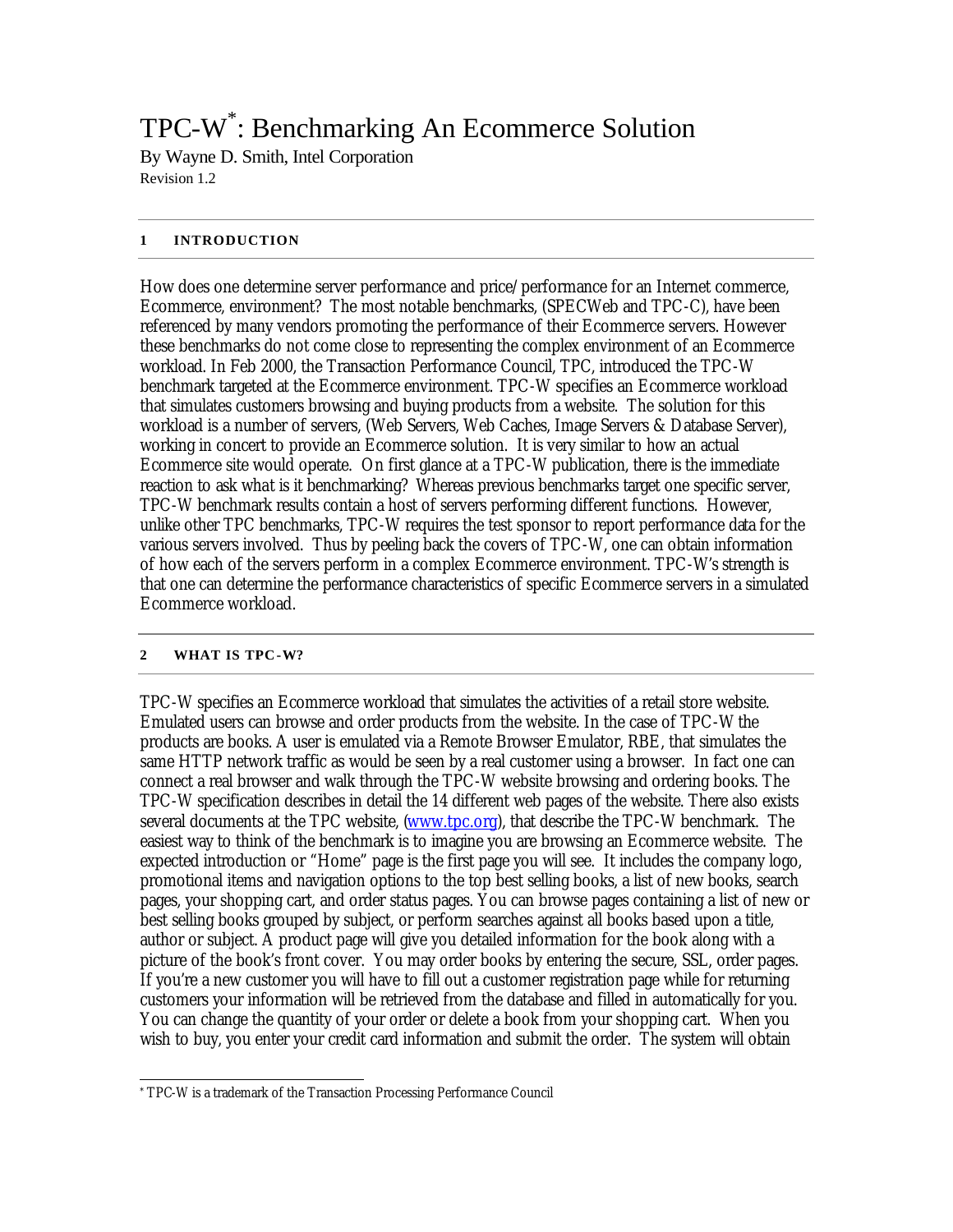credit card authorization from a Payment Gateway Emulator, PGE, and present you with an order confirmation page. At a later date you can view the status of your last order. Two additional web pages are provided for the system administrator to change a books front cover picture and price. This change is reflected in the new product book list. Essentially the basic functionality of an Internet Ecommerce website is required by the TPC-W benchmark.

The TPC-W primary metrics are the WIPS rating and system cost per WIPS. A WIPS is the number of Web Interactions Per Second that can be sustained by the System Under Test, SUT, (the collection of servers that provide the TPC-W Ecommerce solution). The cost per WIPS is essentially the cost of the SUT divided by the WIPS rate.

The TPC-W benchmark applies the workload via emulated browsers. An RBE must emulate users with separate connections to the SUT. The RBE simulates user think time by sleeping for a number of seconds based upon a distribution with an average think time of 7 seconds and a maximum of 70 seconds. Thus 7 emulated users are required to generate one WIPS. The number of users applied to the SUT can be found at the top of the Executive Summary in the "Number of Users" bucket. If the SUT was performing perfectly you would see a WIPS rate of Number of Users / 7. Each emulated user simulates think time and then randomly selects a TPC-W navigation option to another TPC-W page. This is not a uniform random selection over the 14 different web pages, but a random selection within the legal navigation options of the current page, (i.e. the emulated users follow the same navigation rules as would a real user). The result is that the accesses to the 14 TPC-W web pages fall into a distribution referred to as the "Web Interaction Mix". Thus 80% of the web page accesses are to the Home, New Products, Best Sellers and Search pages while the remaining 20% of the accesses are to the Shopping Cart, Order, Buy and Admin web pages. Of the 20% ordering web pages, 5% of the accesses are to secure web pages requiring SSL encryption.

The SUT cannot just arbitrarily respond in any fashion, the TPC-W benchmark specifies strict response time criteria for each of the 14 web pages. If the SUT cannot meet the response time criteria, the workload must be decreased until the SUT can respond in the specified time.

The RBEs emulate user sessions. A user can be an existing customer (80% of the time), or a new customer unknown to the SUT (20% of the time). The user connection time is a distribution with an average of 15 minutes truncated at a maximum of 60 minutes. When an emulated user ends its session, the RBE will disconnect all connections and re-establish a new user session with the SUT to maintain a constant number of users.

## **2.1 WIPS b, WIPS o**

The TPC-W benchmark specifies two secondary web interaction mixes that are measured to produce the corresponding secondary metrics of WIPSb and WIPSo. The WIPSb mix is intended to simulate a website where there are few buy orders and the majority of the customer requests are browsing the website. This is accomplished by having 95% of the web pages accessed be the browsing pages, (Home, New Products, Best Sellers, Product Detail and Search pages) while only 5% of the Web accesses are to the order web pages. This mix tends to place more pressure on the front-end Web Servers, Image Servers and Web Caches. The WIPSo mix is intended to simulate a website with a significant percentage of order requests. This is accomplished by having 50% of the web page accesses be the browsing pages and 50% of the accesses be to the order web pages. The WIPSo mix stresses the Database Server.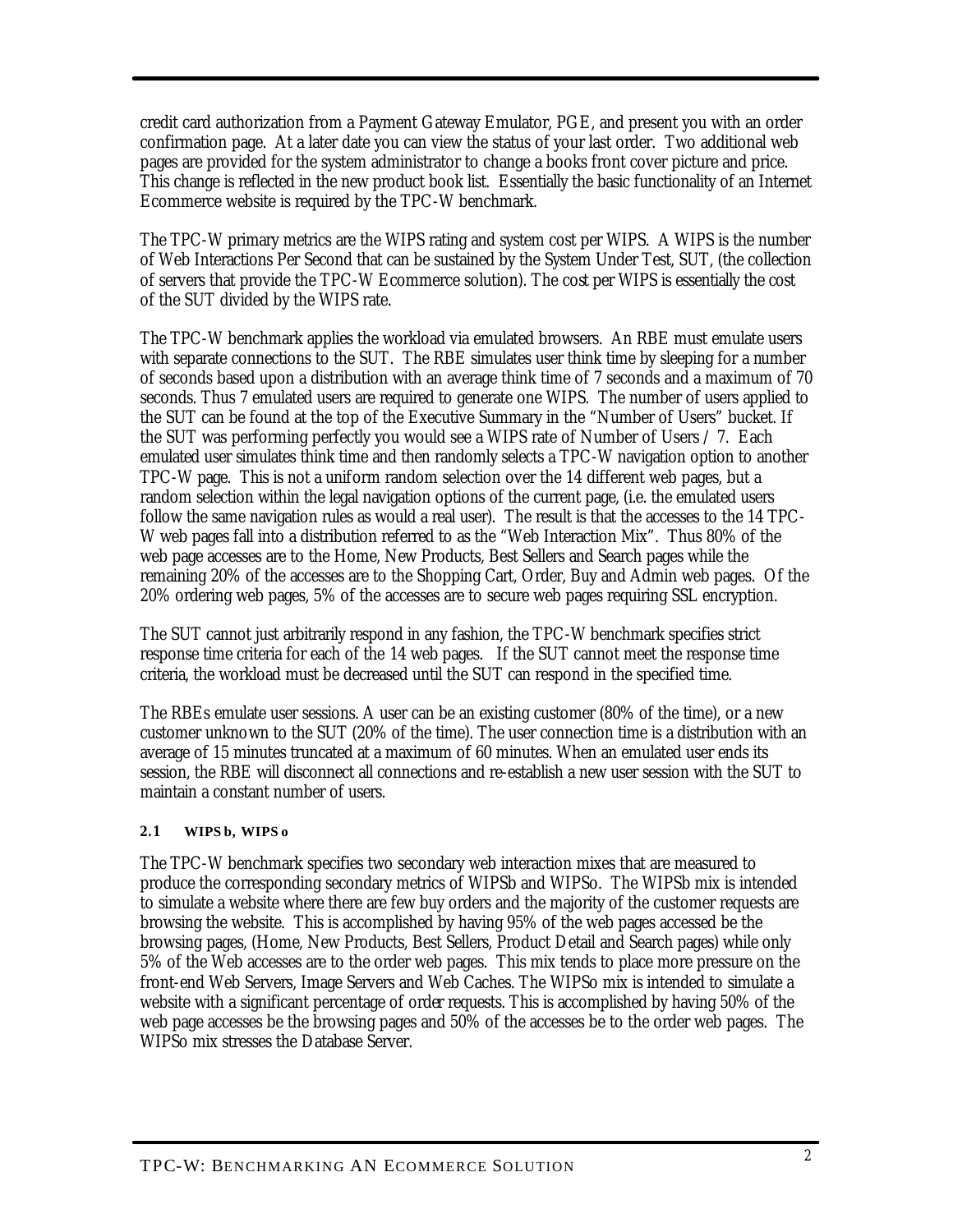#### 2.2 **TPC-W SCALE FACTOR**

TPC-W scales in both fixed scale sizes as in the TPC-H/TPC-R benchmarks and scales in the number of the database rows relative to throughput as in the TPC-C benchmark. The fixed scaling changes the number of books in the website inventory. Valid scales are 1,000, 10,000, 100,000, 1,000,000 and 10,000,000 books or product items. TPC-W results can only be compared at the same scale factor, (i.e. you can not compare a 1,000 item result with a 10,000 item result). The fixed scale sizes effect the memory requirements for the Web Servers, Image Servers and Web Caches, as more memory cache is required to hold the larger book inventory. The increase in the database items tables are insignificant compared to the customer and order database tables which must be scaled with the reported throughput. For each of the emulated browsers, the database must maintain 2880 customer records and associated order information. Thus as the number of emulated browsers are added to increase the workload, the database size increases accordingly. The intent of requiring the customer and order database tables to scale with the workload is to prevent outrageous results reported on a small database. The reported WIPS throughput must satisfy the requirement: (Number of Browsers  $/ 14$ ) < WIPS < (Number of Browsers  $/ 7$ ). Remember that the emulated browser think time is an average of 7 seconds, thus a perfect run would see a WIPS rate of Number of Browsers / 7. The lower Number of Browsers / 14) is required to prevent bogus results reported on a very large database. The usual practice is to run as close to the (Number of Browsers/7) limit as possible in order to achieve the highest performance result with the minimum number of resources.

#### **2.3 TPC-W CAVEATS**

TPC-W is by no means the perfect Ecommerce benchmark. However it comes closer to simulating an Ecommerce workload than any other benchmark publicly available. TPC-W does not require that an Ecommerce package be used to implement the Web Server application. Most TPC-W solutions are custom coded applications written as close to the Web Server Internet layer as possible. The benchmark provides a great test of Web Server hardware, operating system and basic Internet software capability but does not provide any information on the higher-level Ecommerce packages. In defense of TPC-W, at the time the benchmark was being developed, Ecommerce packages were still evolving and there did not exist a good definition of an "Ecommerce package". The requirement for an Ecommerce package is being addressed in subsequent versions of the TPC-W benchmark.

The intent behind the WIPSb and WIPSo secondary metrics was to provide an indication of how the SUT would perform under just a browse environment or a heavy Ecommerce environment. However in practice, the time and expense involved to publish a TPC-W result influences the test sponsor to concentrating on the primary WIPS metric and expend the minimum effort on the secondary WIPSb and WIPSo metrics. If the SUT is balanced correctly where the front-end servers and Database Server are running near 100%, the WIPSb result will be roughly equivalent to the WIPS result since the WIPSb mix is constrained by the front-end Web, Image and Cache servers. The WIPSo mix generates a significant load on the Database Server. You will find that the WIPSo results are one third to one half of the WIPS results. In most solutions the WIPSo results violates the TPC-W scaling rules such that the test sponsor would have to rebuild and retune the system. For ease of benchmarking, the TPC-W specification relaxes the TPC-W scaling rules for the secondary metrics. This usually results in a drop in the number of browsers in order to drive the WIPSo mix.

The TPC-W specification encourages the use of Full Text Search products for the Author and Title searches. However the results of these searches may be cached for the life of the benchmark measurement interval. In practice, all of the search pages are computed during the benchmark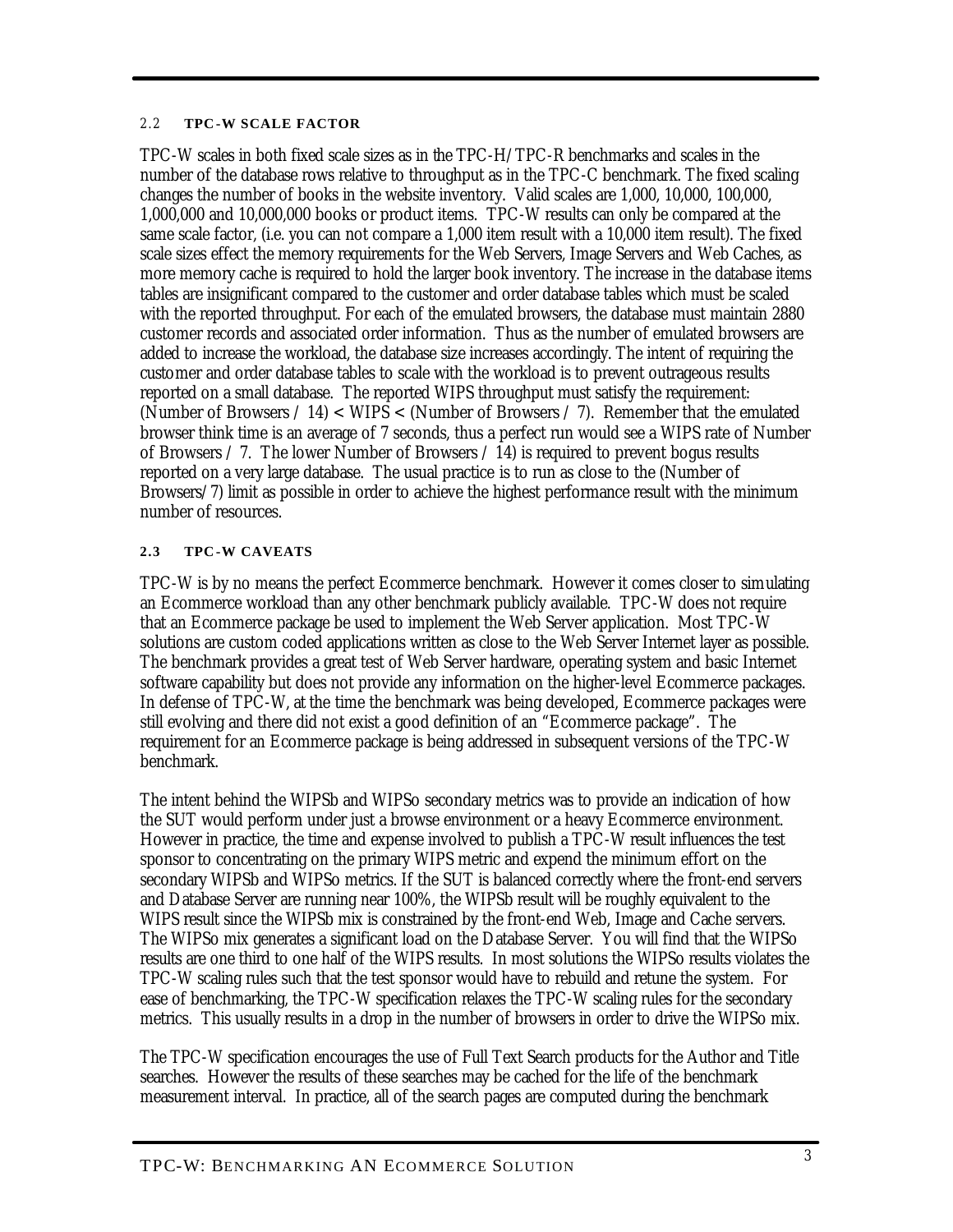warm-up phase and cached in the Web Cache servers during the measurement interval. A slower database query can be used for the initial Author and Title searches. For some publications, if a Full Text Search product is bundled with the database or OS, it is used to reduce the benchmark warmup phase.

The TPC-W benchmark does not specify use of buy confirm Emails which are currently in use at most Ecommerce websites. The standard practice is to respond to the user immediately indicating that the order has been recorded and then to follow up with a subsequent Email to confirm the buy order. The TPC-W benchmark requires that the order be confirmed immediately and that 90% of the Buy Confirm requests must return in 5 seconds. It is one of the goals of the TPC to push technology and having an immediate confirmation of an order increases customer satisfaction vs. waiting for several hours or days for an Email confirmation.

A real world Ecommerce website would have many more images and/or pages than what is simulated by TPC-W. In order to compensate for this fact, the TPC-W benchmark disallows any caching by the RBE that would normally be performed by a user's browser. This was done by design to inflate the TPC-W network traffic to simulate the network traffic from a more complex real world Ecommerce website.

## **3 A TYPICAL TPC-W SOLUTION**

Similar to other TPC benchmarks, TPC-W is a specification, which a test sponsor must provide a solution. No specific network topology or server configuration is mandated by the TPC-W specification. The most common configuration found in current TPC-W publications is depicted in Figure 1.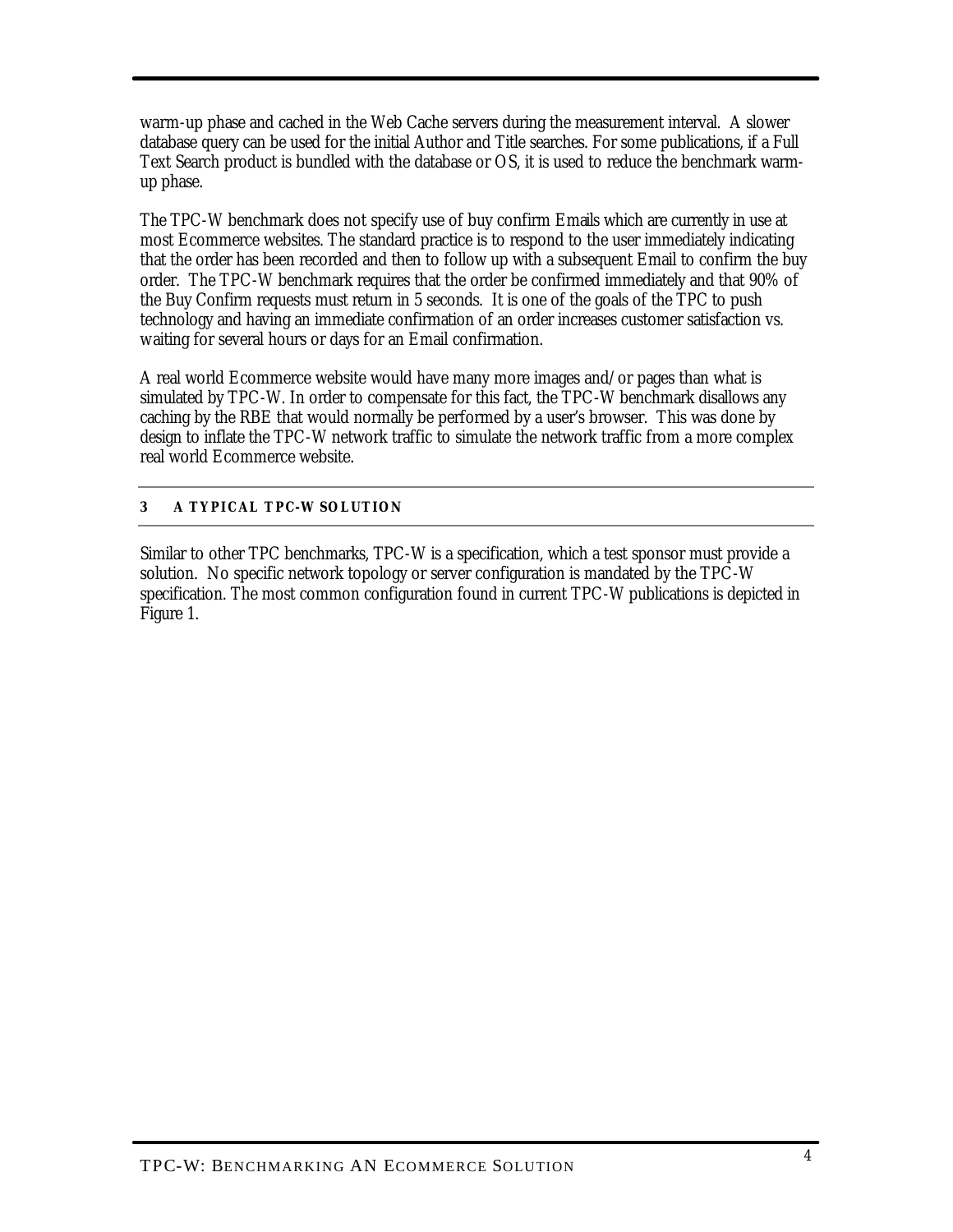



The RBEs are at the left along with the Payment Gateway Emulator, PGE, which simulates the credit card authorization for a Buy Confirm web interaction. These systems are not included in the price of the SUT. The SUT itself is depicted at the right and includes several servers performing different functions. The Web Servers are the point of contact for the RBEs. All web interactions start with a request to a Web Server. It is the Web Server that sends requests to the Database Server and PGE and instructs the RBE to obtain html frames and images from the Web Cache and Image Servers. In some solutions the Web Server can be broken up into two separate servers where a Web Server is fielding RBE requests and forwards only order requests to an Application Server. The Image Servers respond to RBE requests for the Promotional and Product Images. The Web Caches respond to requests from the RBEs for html frames for Best Sellers, New Products and Search data that can be cached. The Best Sellers, New Products and Subject Search results can only be cached for 30 seconds before the data must be refreshed by the SUT. The Title and Author search results can be cached with an infinite timeout. The Database Server responds to requests from the Web Servers. The database contains the customer information and order information. The SUT must also include some type of load balancing software or hardware to load balance the RBE connections to the various servers. This can be a stand-alone server, run on one of the Web Caches or Image Servers or be in the switch itself.

## **4 TPC-W PERFORMANCE INFORMATION**

The TPC-W specification specifies the various performance statistics to be reported in the Full Disclosure Report, FDR. In most FDRs the performance data can be found after the WIPS,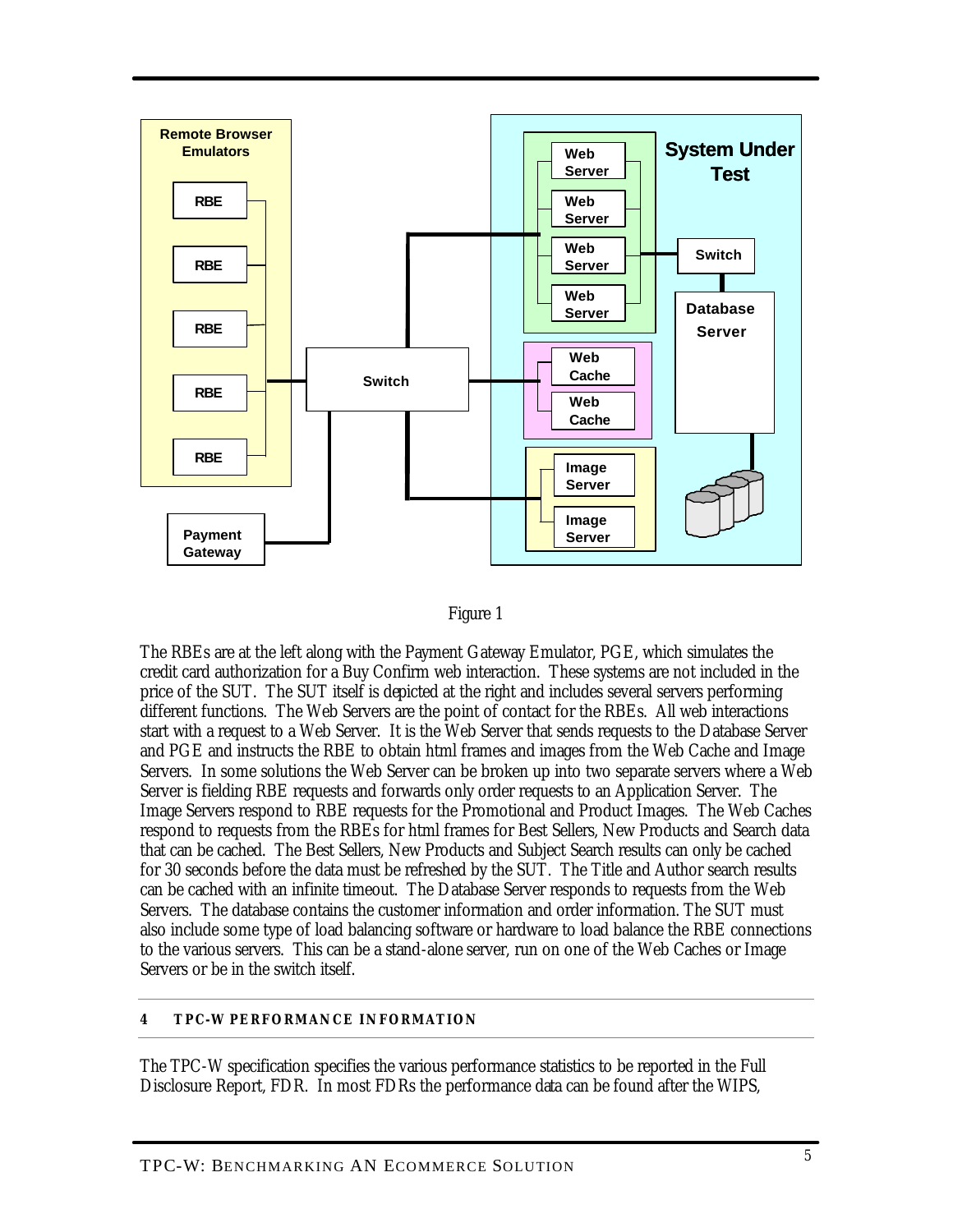WIPSb and WIPSo throughput graphs. The performance data consists of tables that present the performance metrics for the various servers for the WIPS, WIPSb and WIPSo measurement intervals. If multiple systems are performing the same function using the same hardware and software configuration, the performance metrics can be the average of all the systems in that group or can be captured from the system in that group with the highest average CPU utilization. The FDR must state whether the performance data is an average or the data from the server with the highest average CPU utilization. This performance data can be used to determine the performance characteristics of the various servers. The following sections of this paper describe how simple back of the envelope calculations can be computed to provide a wealth of performance information. For the back of the envelope analysis, the difference between average data or data from the system with the highest average CPU utilization is one of degree. For average data, assume there is some variation while for the data from the server with the highest average CPU utilization, assume that the performance data represents the worst-case scenario. Following the performance data tables in the FDR one can find the graph of the CPU utilization for the server with the highest average CPU utilization over the measurement interval.

For a first pass over the data, the performance metrics of interest are the CPU utilization, HTTP bytes/sec and Disk I/Os per second. From the CPU utilization one can determine if the server is balanced in terms of I/O and CPU. Is the server sitting idle most of the time waiting for I/O or has the server been tuned such that the CPU usage is overlapped with I/O, i.e. high CPU utilization. The HTTP bytes/sec data can be converted to Mbytes/sec throughput. With a little knowledge of Network Interface Cards, (NICs), one can quickly determine if the server is network bound or if the NIC is underutilized. The Disk I/O is important for database performance. Given the WIPS rate and some knowledge of the benchmark one can compute connection performance. The following sections discuss in detail the various performance aspects of the TPC-W servers.

## **4.1 WEB SERVER PERFORMANCE**

The Web Server performance metrics of interest are its CPU utilization and the HTTP bytes/sec data. Both can be found in the Web Server performance metric tables usually just after the WIPS, WIPSb and WIPSo throughput graphs in the FDR. Given the HTTP bytes/sec data, one can compute the Mbytes/sec or Mbits/sec network traffic per server and per CPU. For example given a 2 processor Web Server running at 87% CPU utilization with a HTTP bytes/sec value of 4,160,450, one can compute, (4,160,450 / (1024\*1024)), a network throughput rate of 3.96 Mbytes/sec or 31.7 Mbits/sec sustained by the 2P Web Server at 87% utilization. The effective throughput rate of a 100 Mbit Network Interface Card, NIC, is roughly 60 Mbits/sec before the NIC latency perturbs performance and for a Gigabit NIC the effective throughput rate is effectively 480 Mbits/sec. You can determine what type and how many NICs have been used in the Web Server by examining the price data on the second page of the Executive Summary. Given the Web Server CPU utilization and network throughput rate, one can determine if the Web Server has any extra headroom or is it configured near its maximum capabilities. In addition, by multiplying the value by the number of Web Servers and computing similar data on the Image Servers and Web Caches, you can obtain an idea of the overall network traffic supported by the front-end servers and the switch.

As mentioned previously, the number of emulated browsers generating the TPC-W workload is specified on the first page of the Executive Summary. The Number of Users / Number of Web Servers gives the number of emulated users supported by each Web Server. The TPC-W benchmark allows keep-alive connections for the duration of the user session. Keep-alive connections are used to reduce the CPU overhead required to process a connection. This is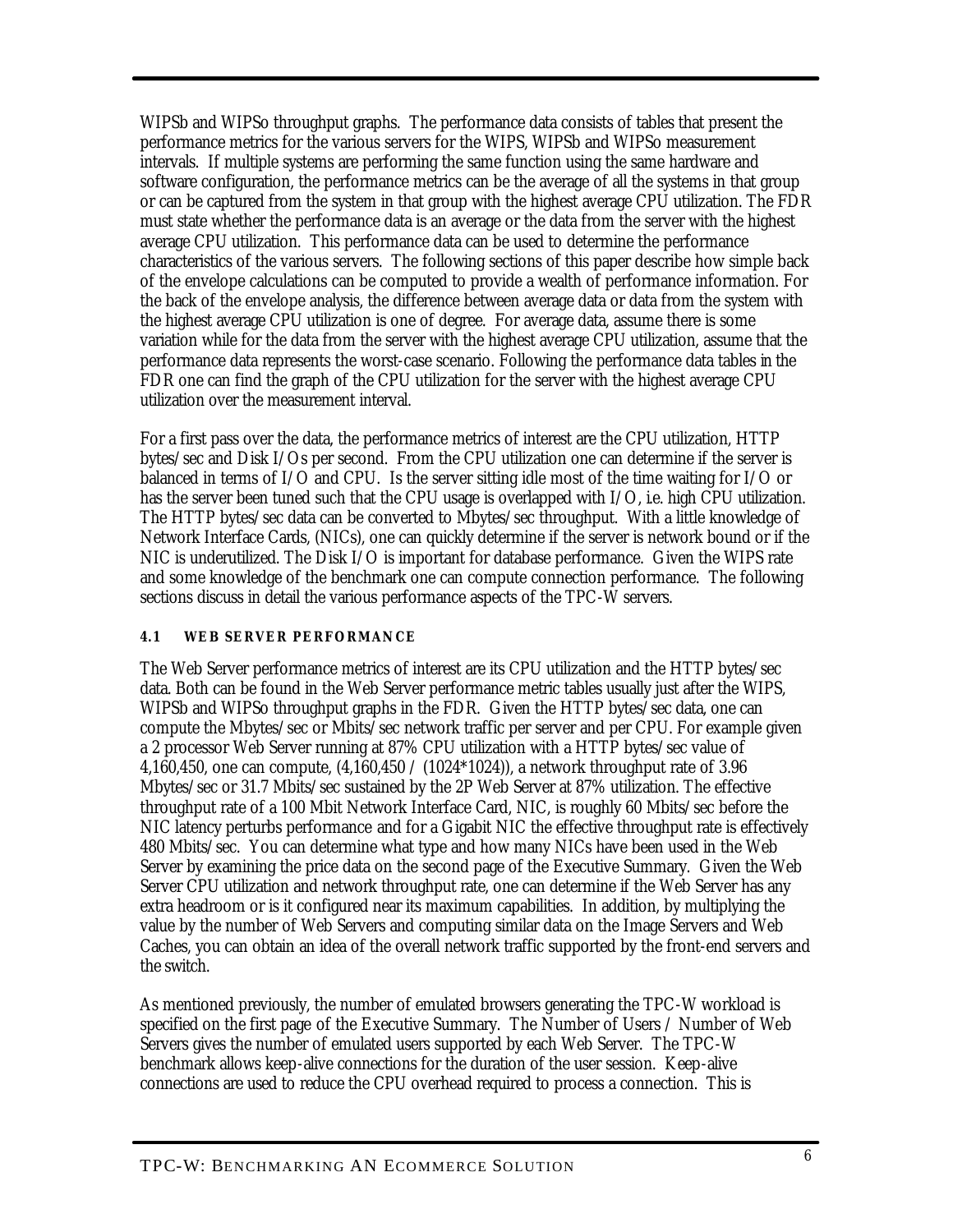confirmed by the low TCP/IP Connections/sec rate in the performance data. Each user can have one non-secure and one secure connection, thus the total number of connections supported by a Web Server is the 2  $*$  (Number of Browsers / Web Servers). For example given a result of 4,800 WIPS with 35,000 emulated browsers in a configuration of 10 Web Servers, each Web Server is supporting  $2 * (35,000 / 10) = 7,000$  internet connections.

Dividing the Web Server network traffic and connection data by the number of processors in the Web Server will give you the network traffic per processor and the number of supported connections per processor. This is useful when comparing different Web Server processors or comparing Web Servers with different number of processors. By examining the Web Server performance characteristics and applying some back of the envelope calculations, one can estimate the relative performance of a Web Server under a simulated TPC-W Ecommerce workload. The Web Server is not isolated by itself, repeating the same function over and over, but it is working in concert with other Web Servers to provide an Ecommerce solution for the TPC-W workload.

## **4.2 IMAGE SERVER PERFORM ANCE**

The Image Server requirements are dependent upon the TPC-W scale factor as well as the WIPs throughput rate. The Image Server responds to RBE requests for the Promotional and Product Images. For each book there is a Promotional Image and a Product Image. All Promotional Images are 5K while the Product Images vary from 5K to 256K. The cache memory requirements are roughly 2.5 Mbytes per 100 Items, thus a 100,000-item scale factor would require the Image Server to cache 2,500 Mbytes of images. However the working set is roughly 70% of the total number of images, which is brought into the cache during the benchmark warm up phase. During the measurement interval the remainder of the images are accessed at a very slow rate. In addition to the book images, the Image Server may contain the web page navigational button images.

The performance metrics of interest are similar to the Web Server performance metrics. The CPU utilization and HTTP Bytes/sec data can be converted to Mbytes/sec (or Mbits/sec) per server or per CPU. The number of connections supported by the Image Server is computed by the Number of Browsers / Number of Image Servers since the Image Server usually only handles the non-secure web page images. If however the TPC-W solution has the Image Server also handling the navigational button images for the secure pages, an additional connection per user is required along with extra CPU cycles to handle the SSL encryption. Unfortunately it is difficult to determine if the Image Server is handling the button images from the secure pages without a detailed investigation of the source code presented in the FDR. For our back of the envelope calculations we ignore this fact and assume that the Image Server is at least handling one connection per emulated browser.

By examining the Image Server performance characteristics and computing some simple metrics one can estimate the relative performance of the Image Server in a particular TPC-W benchmark result. How does it compare with the network requirements of a real Ecommerce site? The key is that these computed performance metrics are derived while the Image Server is operating in a simulated Ecommerce workload.

## **4.3 DATABASER SERVER PERFORMANCE**

The Database Server maintains all of the tables required by the TPC-W benchmark. The Database Server only responds to Web Server requests. The TPC-W workload does not require a database with a significant amount of memory nor does it require high performance network or disk I/O subsystems. The performance metrics of interest are the CPU utilization, HTTP bytes/sec and Disk I/O rate. Similar to the Web Server and Image Server, the HTTP bytes/sec can be converted to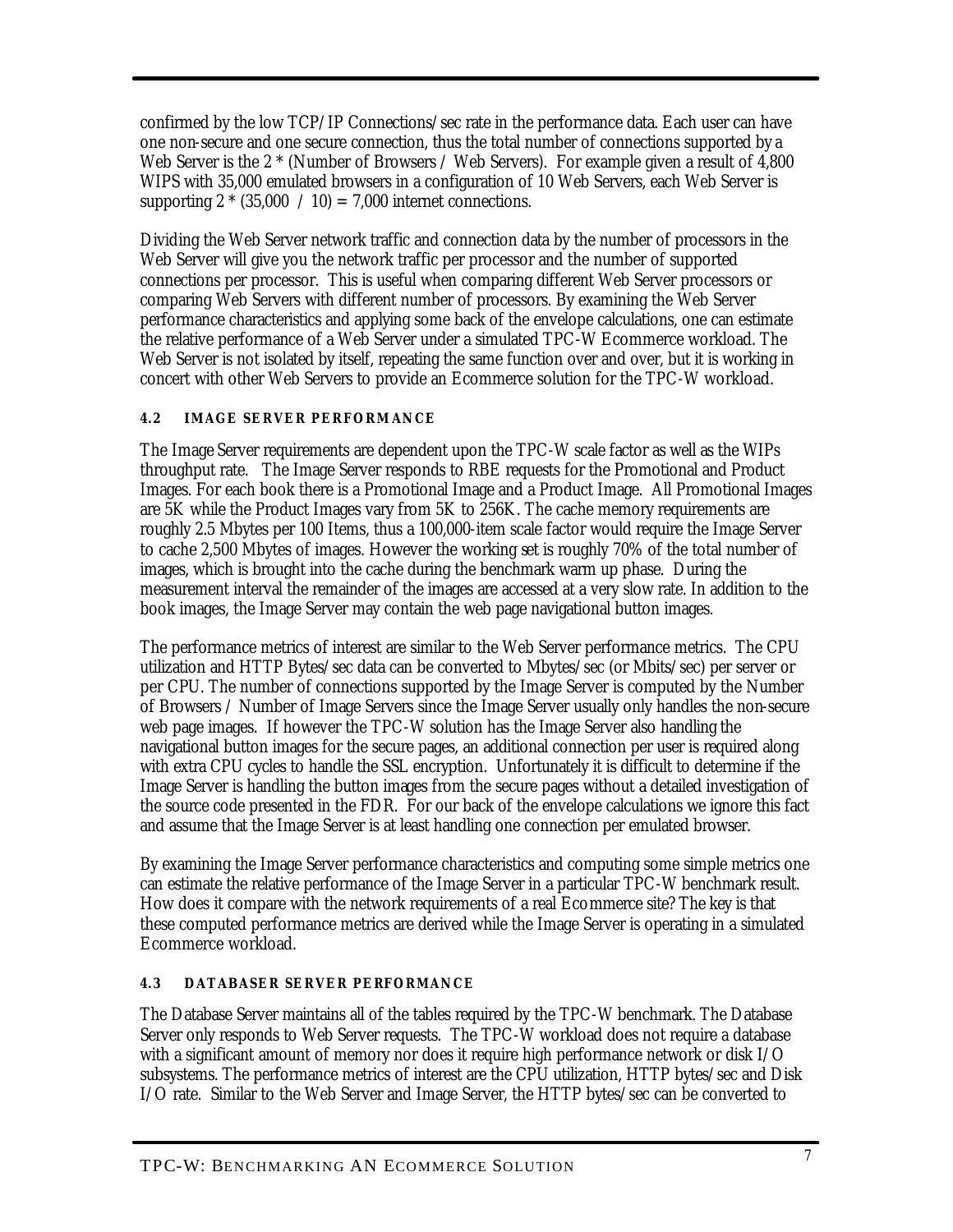Mbytes/sec or Mbits/sec. The overall network traffic is low compared to the front-end server network traffic. The Database Server is usually connected to the Web Servers via a 100 Mbit switch or hub. If the test sponsor has configured the SUT correctly the database should be running at or near 100% CPU utilization. Current network load balancing technology makes it extremely easy to add front-end servers vs. implementing a distributed database. Not that a distributed database will be implemented, just that whatever database configuration is used, it is easy to add front-end servers to push the Database Server(s) to 100% CPU utilization.

TPC-W emulates database configurations with a large amount of on-line storage (roughly 200 to 250 gigabytes per 1,000 WIPS) but with a low I/O rate (100 to 150 I/Os/sec per 1,000 WIPs). Current publications have used database configurations of 2 to 4 gigabytes of memory. If the Disk I/O rates are high given the database memory configuration, then this might be indicative of a sub optimal database server configuration. Similar to the Web Server and Image Server, the Database performance characteristics can be examined to obtain some idea of its performance characteristics while running in an Ecommerce environment.

## **4.4 WEB CACHE SERVER PERFORMANCE**

The Web Cache's primary function is to reduce the load on the Database Server. Without some form of caching, the Database Server will be the bottleneck and reduce performance by a factor of 10 or more. As some Web Caches may be plug in appliances, the TPC-W specification does not require performance data for Web Caches that do not run application code or contain application disk storage. This is unfortunate since most TPC-W publications do not include performance statistics for the Web Cache whether the data exists or not.

With a bit of knowledge about the TPC-W benchmark along with some back of the envelope calculations, one can estimate the minimum network traffic supported by the Web Cache. The Web Cache is primarily used to cache the result frames for the Searches, the Best Sellers lists and the New Products lists. The bulk of the cached frames are from the Title and Author searches, (1/3 the scale factor), which are cached for an infinite amount of time. The Best Sellers, New Products and Subject Search result frames, (72 total), are cached for 30 seconds. If the Web Cache finds these frames older than 30 seconds, then it forwards a request to a Web Server to refresh the frame. The Web Server will forward a request to the Database Server, which executes a database query to recompute the result set. The size of each frame varies a bit with the size of the scale factor, however an estimate for the average cached frame size is 10 to 12 Kbytes. The number of accesses to the Web cache can be computed from the web interaction mix and the throughput rate. For WIPS, 27% of the web page accesses are to the Searches, Best Sellers and New Product pages. Thus the WIPs rate times the 0.27 will result in the number of Web Cache accesses per second. At roughly 10 to 12 Kbytes per access the equation (WIPs  $*.27 * 10K$ )/1024 will give you an estimate for the minimum Mbytes/sec network traffic supported by the Web Cache. For the WIPSb mix the estimated network traffic is (WIPSb \* .33 \* 10K)/1024 while for WIPSo the estimated network traffic is (WIPSo \* .14 \* 10K)/1024.

The Web Cache is increasingly becoming more important as subsequent TPC-W publications push the envelope on what is cached. For example a small frame containing a list of promotional items for the Search, Best Sellers & New Products web pages can be cached. This saves a database lookup when generating the Promotional images for these web pages. A push cache technology can be used to cache the product detail page in order to save a database lookup for the Product Detail web interaction. Since the product information changes due to the infrequent Admin web interactions, the database must push updates made to the product tables to the cached pages residing